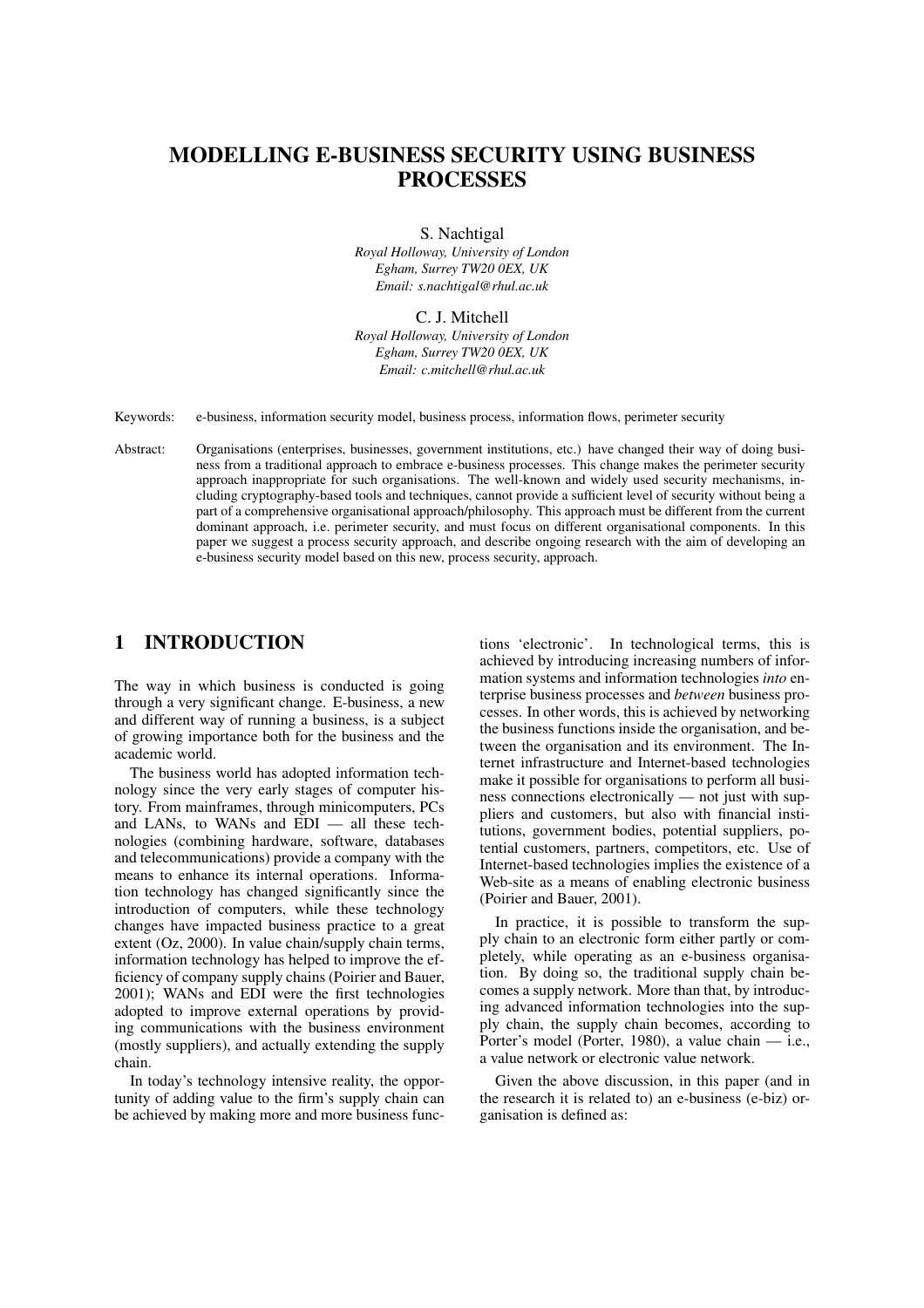a 'Business that performs its supply chain activities by means of Internet-based Information Technologies through integration, cooperation and interaction of its and others supply chain participants' webs, and by doing that actually creates a *Portals Value Network* (PVN).'

(It should be emphasised that the research described below distinguishes between the terms 'ebusiness' and 'e-commerce'. Since we have already defined the term 'e-business', the distinction should be clear: the term 'e-commerce' refers only to the activities of buying /selling products. Hence ecommerce is just a part of e-business. The subject of concern here is 'e-business').

Based on our definition, from a business point of view, e-business is the integration of processes, systems and enterprises, while from a technological point of view, e-business is the collection and integration of IT concepts and tools. E-business means that the entire enterprise becomes an e-enabled organisation. The e-biz approach to performing business transactions implies using information technologies (especially communication technology) throughout the business supply chain. In fact the electronic supply chain might be different for each organisation that practices e-business — depending on the number and type of organisations that the company has business relationships with. New threats and problems arise while using Internet technology in general, and especially when a company adopts the ebiz mode. E-biz involves performing business interactions (in other words, transmitting documents, i.e. data flow) between organisation portals by means of Internet technology.

Academic research, while interacting with the business world, contributes to mutual efforts to solve field problems. In the case of e-biz, both business and academia are challenged to provide solutions, since e-biz is relatively new, and also very beneficial for various aspects of modern life. As an integration of business and technology, e-biz faces significant difficulties and problems. This paper describes ongoing research related to probably the most significant of these problems, namely security.

## 2 THE MAIN PROBLEM OF E-BIZ ORGANISATIONS

The uniqueness, and the danger, in e-biz is its 'openness' to the environment, and the various connections and communication channels with the external world. As a result of that 'openness', an enterprise that practices e-biz is exposed to a wide range of threats, i.e. factors that expose the enterprise to a danger of suffering from loss, both tangible (e.g. monetary loss) and non-tangible (e.g. reputation).

An e-biz process is subject to all the benefits and disadvantages that the technologies imply. The vast majority of the technology-related disadvantages are information security related — while performing a process by means of IT, threats such as sensitive (business and private) information disclosure and theft, industrial espionage, electronic fraud, business failures due to technological (hardware, software or communication) failures, viruses, spyware, adware, phishing, DDoS, impersonation should be considered. The harm to an enterprise may come from different sources and by different means— the attacks could include technology-based tools and methods as well as social engineering methods.

As IT becomes more and more user-friendly, it also becomes much more accessible by a wider population. The potential sources of security threat sources are becoming more technology-literate and sophisticated. Although the threats are growing, countermeasures are being constantly improved, and new techniques are being applied to secure corporate business information; currently, security countermeasures include hardware and software-based tools and also powerful cryptographic mechanisms. So, there are increases both in the technological sophistication of the attackers and in protection methods and power.

However, attackers continue to look for alternative methods of accessing corporate information. This has given rise to different kind of threats, based on social engineering methods, that in the vast majority of cases have nothing to do with information technology abuse.

Corporate information systems security has been dominated by 'traditional' security considerations for many years. According to the traditional information security model, security is achieved by providing a security perimeter, designed to protect the company's boundaries from the external world (Kis, 2002). The vast majority of existing business information systems have been, and are still being, designed and built according to the perimeter security paradigm. The goal is to prevent malicious/non-authorised users and applications from accessing the company and its various business functions. A wide variety of tools and mechanisms have been (and are still being) developed to support corporate security based on this perimeter security approach.

In this approach, information systems security is provided on the basis of a trust hierarchy, by which the internal users (i.e. the company's employees) are automatically assigned a maximal level of trust, while everyone trying to enter the business from the external world is assigned a minimal level of trust, if at all. This approach has a number of shortcomings, including the basic assumption that employees can be trusted (according to CSI's 2004 statistics, at least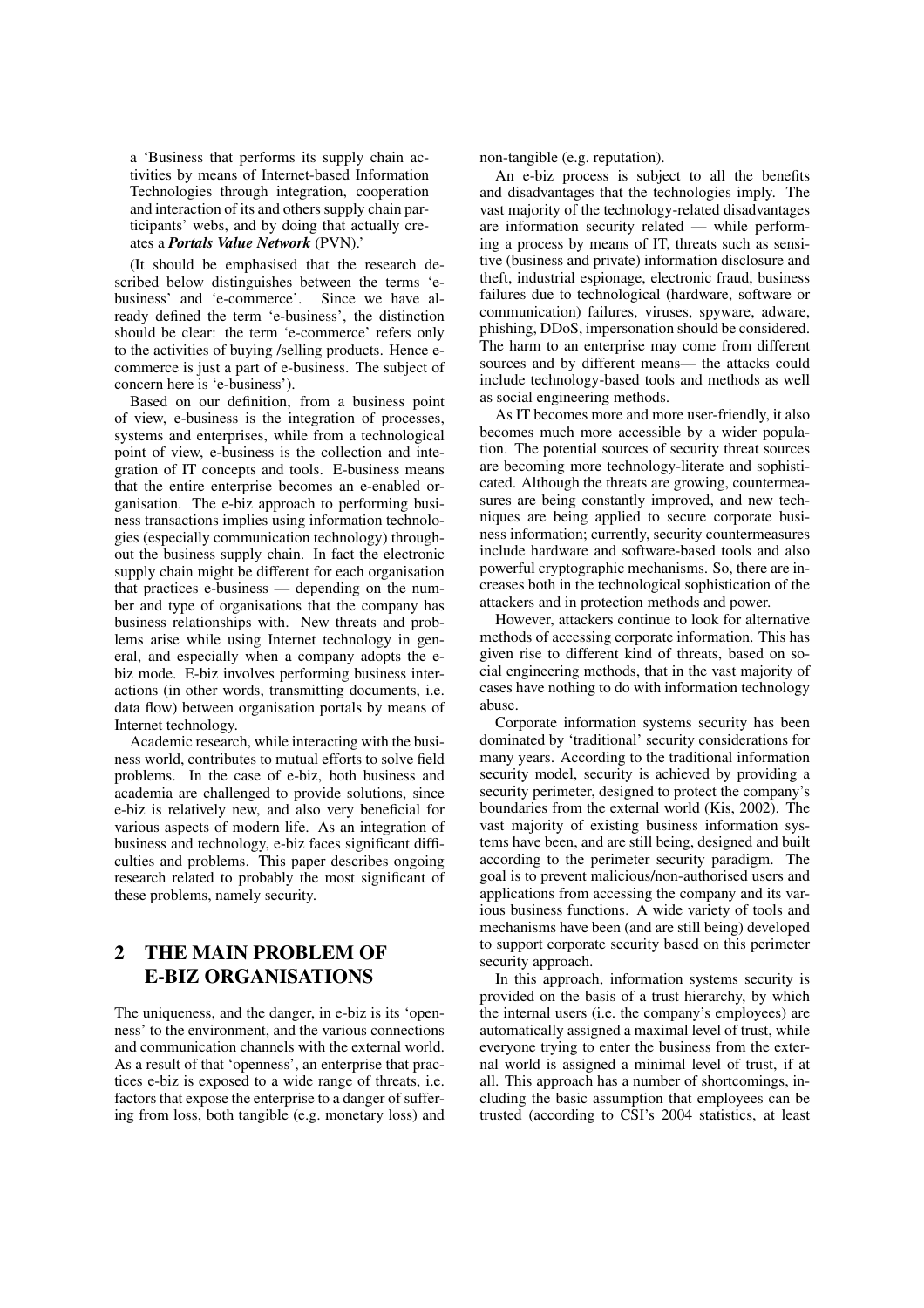66% of all security incidents are due to employee actions, performed either deliberately or by error (CSI, 2005)). Moreover, the concept of 'closed borders' fits LAN and/or WAN based activities, but does not fit so well to Internet-based business operations, and breaks down completely once one considers mobile and wireless access to corporate networks.

The traditional business models for information systems security are thus no longer appropriate, and fit neither the new organisational environment nor the new organisational security needs. The old approach does not distinguish between different applications with different levels of sensitivity running in the business. The different mobile devices, which are potentially widely used in e-biz activities, are at great risk and could not been given a high trust level, even if the users are trusted employees. The other problem is the absence of a standard security infrastructure in the form of end-to-end protocols: "it is too easy to steal or tamper with the devices, and the digital keys are stored at gateways rather than on the device" is a familiar refrain.

Indeed, we note certain recent developments regarding application security — some commercial security companies have made a declaration on their new products for application security, while distinguishing between different security needs based on different sensitivity levels. However, there is still no solution for the security needs resulting from business transactions performed via the Internet between the portals of different participants within the PVN community. An e-biz company must give access to its internal various business functions to the external business world, in order for e-biz to work. A comprehensive security solution for such a company must combine both internal and external information security. The task of providing security to the information systems of such a business mainly involves providing security for the information transmitted between the company and the other participants of a specific PVN that enables specific e-biz transactions.

This novel task has arisen from the very definition of an e-biz company, and means that e-biz is primarily concerned with protecting information flows. As a result, in this paper we focus purely on the information flows between a company and its PVN participants; we analyse the security requirements resulting from such flows in order to obtain an information systems security model appropriate to e-biz business needs.

### 3 RELATED WORK

E-business (including e-commerce) is the subject of a huge volume of ongoing research. Some of this relates to e-business information security, and just a

small part (with regard to information security) relates to business process and/or information flows. McLean (McLean, 1990) has developed a flow-based security model, FM, which is used as a standard for comparing with other security models. A new approach (Sabelfeld and Myers, 2003) was recently developed for specifying and enforcing information flow policies, since, according to the authors, standard security practices are not capable of enforcing an end-to-end confidentiality policy. Other work (Knorr and Rohrig, 2001) identifies security requirements of electronic processes. A discussion of e-business process modelling (Aissi et al., 2002) offers the building blocks required for e-business automation, while addressing the fragmentation of security requirements as the biggest challenge for Web services.

There is a growing general awareness of the failings of the perimeter security approach (especially for e-business). Professional individuals and groups (such as the Jericho Forum<sup>1</sup>) have called for an alternative approach, while suggesting a variety of solutions. The objective of this paper is to introduce such a new approach, namely a business-processes oriented security model, to e-business enterprise security. This new approach is based on an e-biz core characteristic of performing business functions by means of electronic data and information flows.

#### 4 THE BUSINESS PROCESS

A process, as commonly defined, is the conversion/transformation of a certain entity (tangible or non-tangible) from one form to another while undergoing a series of actions (Laudon and Laudon, 1998). A *business process* can be defined as a certain sequence of activities that transforms inputs from different suppliers into outputs to selected customers (Smith and Fingar, 2003a).

Two universal macro-level modules are present in any business organisation, namely operations and management. The operations module is the most basic; without operations (i.e. processes) there is no management, and there is actually no organisation. No organisation is able to function as a vital active unit without properly performing its processes. A process can be described by mapping all the documents carrying the data relevant to the process. An ebiz process is based on a set of information/data flows that enable its existence. In practice, the only way to perform an e-biz process is to transmit documents over electronic channels, using the specific technologies making up the infrastructure that enables business communications.

<sup>1</sup>www.opengroup.org/jericho/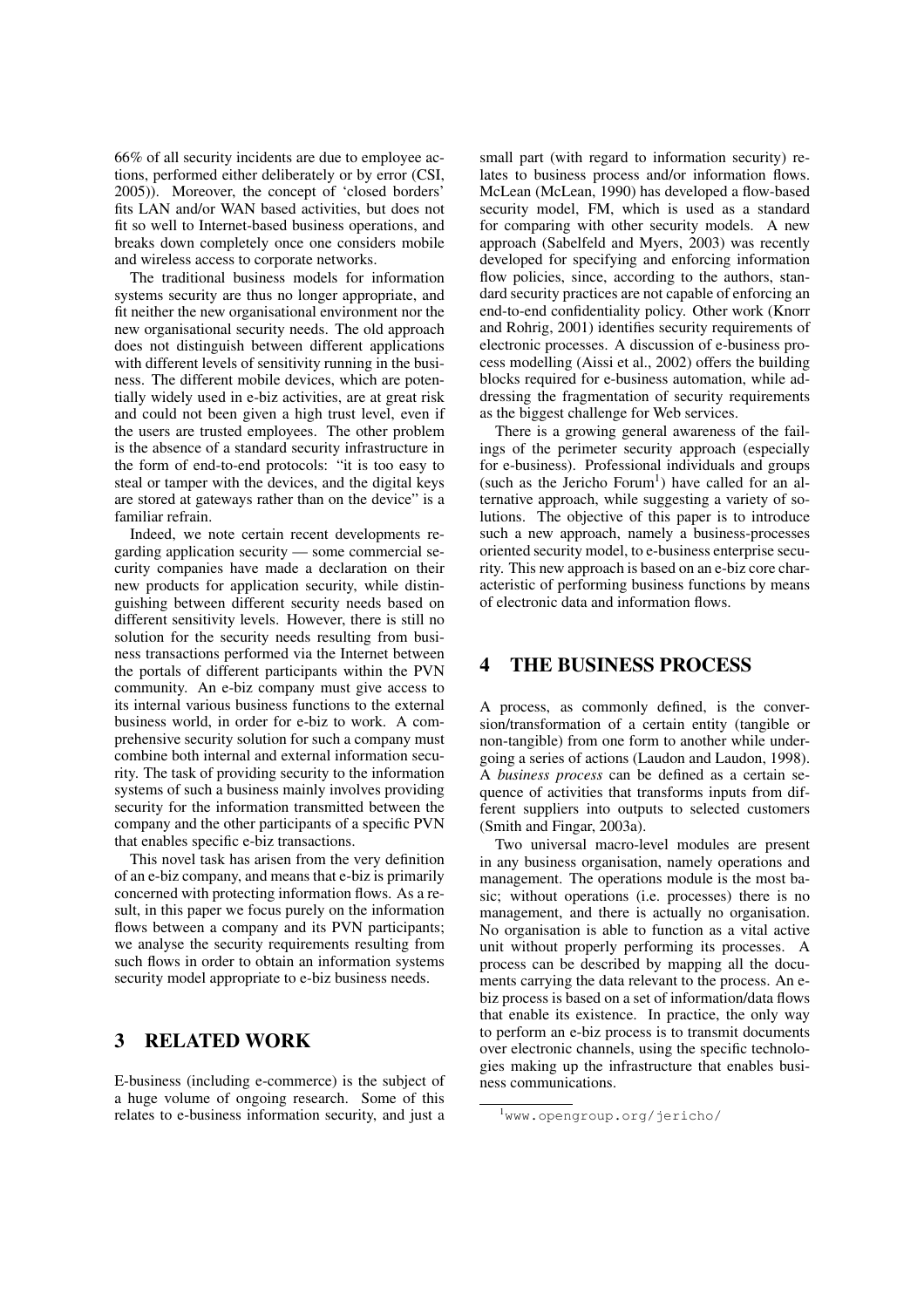The existence of the company is dependent (in the case of e-biz) on the functionality of these electronic channels (e.g. the functionality of the Internet-related technologies) and the information they carry, while the importance of information quality and functionality is becoming a critical factor for all e-biz companies. Major parts of documents (if not all of them) include sensitive information; in any case, in order to ensure that the functionality of the business proceeds according to plan, all the business data and information (both transmitted and stored) should be protected. This leads us to a conclusion that for an e-biz company to function properly (and to function at all) its business processes have to be secured.

Smith and Fingar (Smith and Fingar, 2003a) distinguish three different characteristics related to business processes:

- *state* the value of calculations performed, and the amount of information collected and generated during the execution of the process;
- *capability* the activities and relationships of communications established between the participants at any stage of the process;
- *design* the intentional characteristics of the process, put in place during the design of the process.

Smith and Fingar (Smith and Fingar, 2003a) use these process characteristics to link *business management* and *business technology*. Dynamics is a significant characteristic of a modern business — not just the process itself, but also the relationships between the processes and even the channels of executing the processes. A business process, as defined above, in practice occurs by transforming documents between stations involved in a specific series of actions in order to complete a specific mission. Documents contain data essential to perform each one of the procedural stages of a specific process. In other words, we use documents as a convenient way of carrying data.

Focusing on business process security appears to be a rational approach that complies with the most basic definition of 'organisation' in respect of its performance on a daily basis. Without processes there is no business, so providing security to an e-biz process simply enables the existence of such a business.

## 5 THE SECURITY MODELLING **PROCESS**

Existing security tools and mechanisms, developed upon the traditional perimeter security concept, and based on hardware and software products, including cryptography, are not sufficient since they do not relate to specific parameters that characterise the *business process*. This paper presents ongoing research

that introduces a novel approach to securing business information systems by focusing on business processes.

An e-biz company must give access from the external business world to its internal various business functions, because only in that way can the e-biz mode be valid. A comprehensive security solution for such a company must combine both internal and external information security. The task of providing security for the information systems of such a business is mainly concerned with providing a security solution to the information transmitted between the company and the other participants of a specific PVN that enables specific e-biz transactions. This task is a new one that has been arisen from the definition of an e-biz company, and becomes the primary focus of e-biz security. As a result, the research described here will be limited to that task only; that is the information flows between the company and its PVN participants will be analysed in order to obtain an information systems security model appropriate to e-biz business needs.

As stated above, a process is associated with documents transmitted between the different stations of that process. This is why the best way to present a process is by presenting the information involved (i.e. that produced, transmitted and stored) in the process. The business processes could be identified by describing the business functions of which the processes are a part. However, when considering an e-biz process, there are number of rather unique features of this specific kind of a business process. Even the semantics of the widely used concept of workflow cannot be used for modeling the majority of e-biz processes, because of the great degree of mobility associated with e-biz activities (Smith and Fingar, 2003a). There is a formal theory of mobile processes, namely Pi-Calculus as developed by Milner. Most, if not all, processes are associated with the mobility feature — see (Milner, 1999) and (Smith and Fingar, 2003b).

The 'mobility' concept seems to be one of the most significant properties of e-biz process; it refers to the way information is exchanged among the participants in a process, and the changes in their relationships as the process evolves during execution. In fact, in the business environment, all the processes may/should be considered as mobile processes (Smith and Fingar, 2003a).

As stated before, an e-biz organisation runs its business differently to a traditional firm. Its business processes are an integration of sequences and sets of information flows. (The concept of analysing information flows has been used by McCumber in his Mc-Cumber Cube approach (McCumber, 2005), while dealing with *mapping information flow states* and introducing the concept of 3-states information existence).

This paper introduces a different direction for in-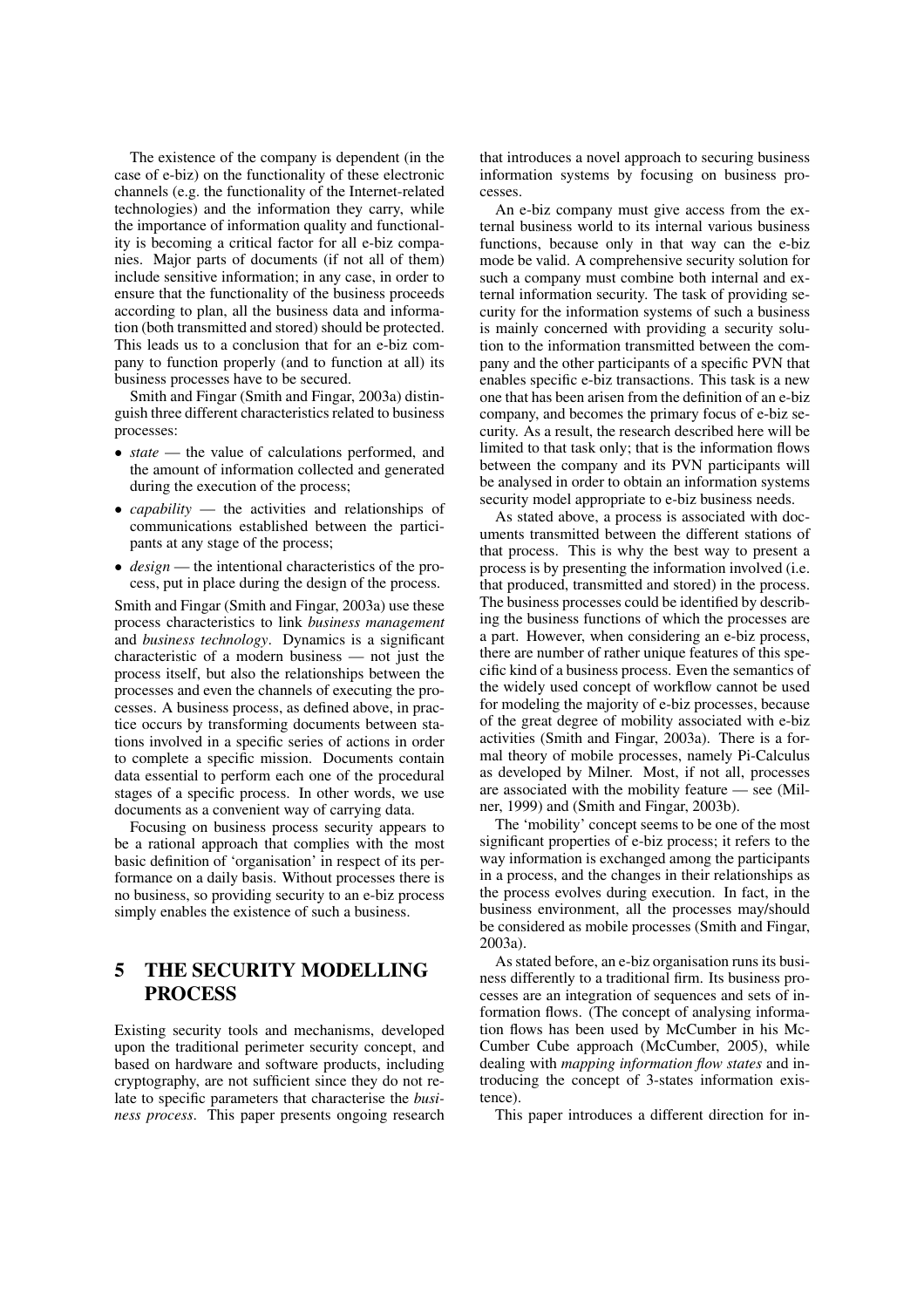formation flow analysis. In order to define the e-biz functions and processes, a detailed description of the well known traditional business functions and processes is performed. Any process is viewed as being comprised of a set (potentially a very complex one) of specific information flows. All the processes of the organisation, and the relevant information flows associated with them, are described, and the results are summarised by means of an *Information by Processes Table (IbPT)*.

In order to secure a business process, not only do its information flows need to be secured, but also all the data stores that serve these information flows. In order to operate properly, e-biz relies on a vast variety of data to support the organisation's activities. Besides all the business data and information stores, there are also stores (packages) of specific computer system data, needed for system execution or produced by the system.

All the processes, together with the associated information flows, databases and the set of various business (operational and management) parameters which characterise the processes, are evaluated and the final model is formulated. The relationships between the model components will be defined following the test phase of the research.

### 6 USING THE SECURITY MODEL

Organisations are constantly investing in information technology, and in business information systems security in particular. These security expenditures have constantly increased over the last few years (CSI, 2005). The expenditure is mostly on widely used security tools such as firewalls, antiviruses, VPNs, encrypted channels, etc. Although the tools are effective to a certain extent, there are objective shortcomings related to all existing security tools and mechanisms:

- 1. they solve just the technical side of the security problem;
- 2. the acquisition of those tools and mechanisms is not based on any analytical model, since corporate management is not supported by any such analytical model in their decision-making.

According to the traditional perimeter security approach, security tools are used in order *to protect organisations by preventing certain types of activities* (Holden, 2003) — which potentially results in a cumbersome and non-intuitive business environment for the employees. The security 'arms race' is a neverending process, since the threats and risks are constantly growing, and the organisation management never knows how much security is enough to prevent unauthorised access into the business. The result, again, is the imposition of limitations on employee operational capabilities (e.g. they are forced to perform certain business operations in a particular, highly complex way, at certain hours, certain workstations, etc.).

The new approach suggested here, and the model which comes with it, is designed to *to enable business instead of prevent business* by abandoning the concept of borders (which are no longer relevant for an e-biz company) and providing decision makers with security measures based on business process specifications. This is a rational and, therefore, useful tool since the most important thing for the organisation is that its business processes are performed properly. The model will make possible the planning of both the business security measures and the security management process itself.

## 7 TESTING THE MODEL

Because of the nature of the discipline (information systems security) and the research target, it has been decided to apply a *heuristic case study* method in this research (Myers, 1997). Four different Case Studies will be performed, for the following reasons.

Any e-biz firm has to decide upon its business model, a new and different model to that applying to a traditional type of business. E-business models can be grouped and classified into two categories (Applegate, 2002) — the classification should be made on a basis of separation between two kinds of companies:

- *Digital businesses* firms that are built and launched on the Internet;
- *Businesses that provide the platform upon which digital businesses are managed and operated*.

Gloor (Gloor, 2000) gives a more detailed classification of the models suggested by Malone (cited in (Gloor, 2000)). Malone distinguishes between four fundamentally different types of models for e-biz:

- *Creators* producers of goods (physical or information) such as General Electric, Cisco, Dell, Microsoft, and on-line versions of newspapers.
- *Distributors* companies that distribute and/or supply the goods, such as electronic shops for books or music (the most representative example is Amazon).
- *Brokers* companies that act as intermediaries, such as on-line auctioneers, travel agencies (eBay, Netaction and Olsale, Thelastminute, the90minute), are examples of this type of e-biz.
- *Extractors* these are companies that exist only on Internet, operate as portals, and whose business model is based on advertising revenue. Typical examples are Yahoo and Google.